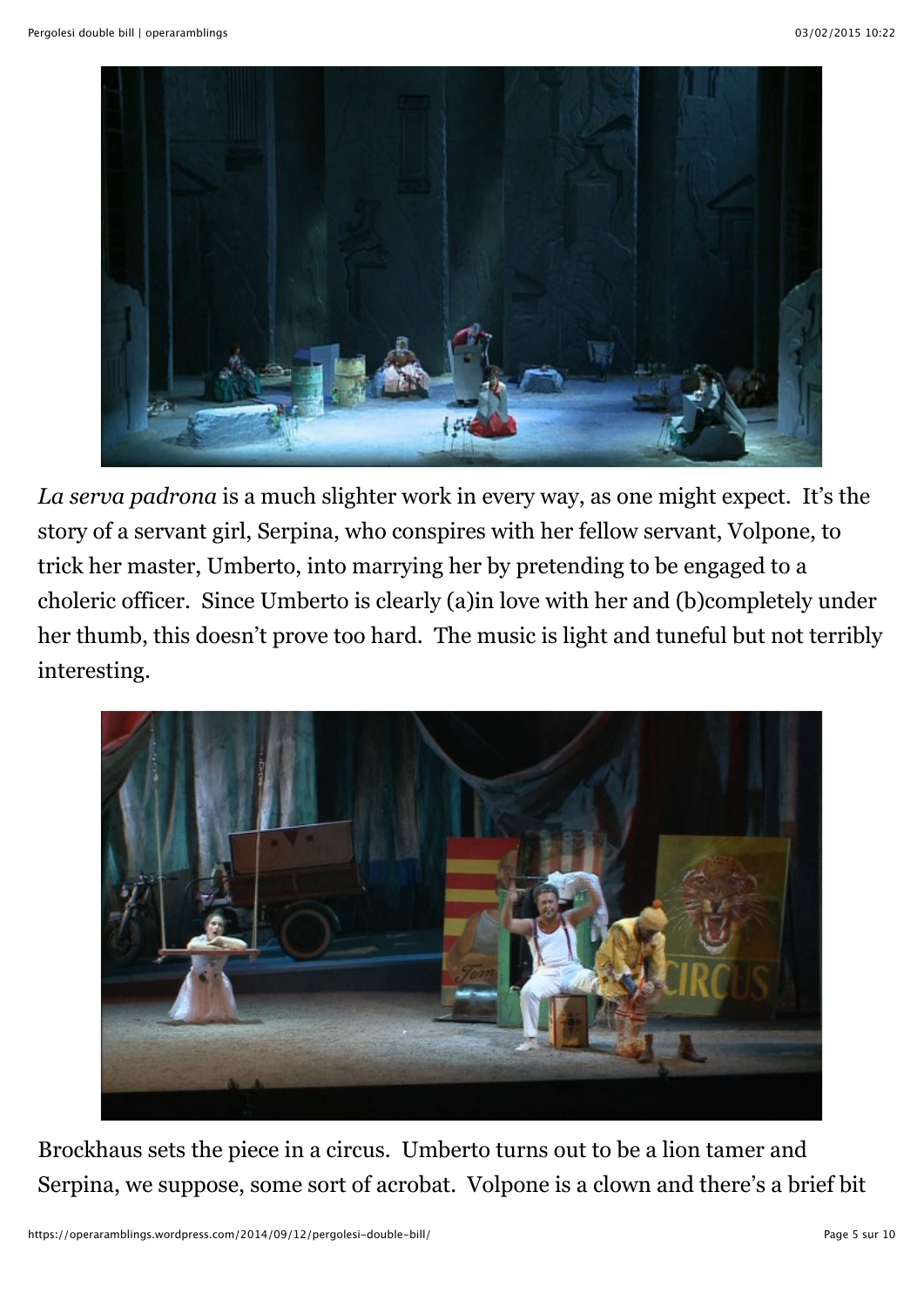with animal costumed dancers which is the only place where Umberto is cracking the whip rather than Serpina. Both principals; Alessandra Marianelli as Serpina and Carlo Lepore as Uberto are pretty good. They both sing well and are convincing in their respective roles. Jean meningue clowns it up in the silent role of Volpone. Video direction ihere is pretty straightforward and undistracting and the technical details are as for *Il prigionier superbo*.



All in all, a worthwhile recording of comparative rarities. One day i might try watching it, as intended, with the intermezzo in between the acts.

It's a typical power struggle/love polygon/revenge drama. Metalce is a Goth prince who has defeated and imprisoned Sostrate, king of Norway. He intends to marry Rosmene, Sostrate's daughter, to cement his hold on the crown. To do so he must give up Ericlea, a Goth princess and apparently heir to the throne of the Goths. She is not pleased. Meanwhile Viridate, Metalce's chief ally and heir to the Danish throne, had planned on marrying Rosmene and is not pleased by this turn of events. Micisde, queen of Norway, is also involved. Anyway, after three acts of threats, blusterings and misunderstandings everyone gangs up onMetalce and the status quo ante is restored. metalce will marry Hericlea and, ultimately, one assumes, become king of the Goths. Sostrate is restored to his throne and Viridate will marry Rosmene, ultimately uniting the thrones of Norway and Denmark.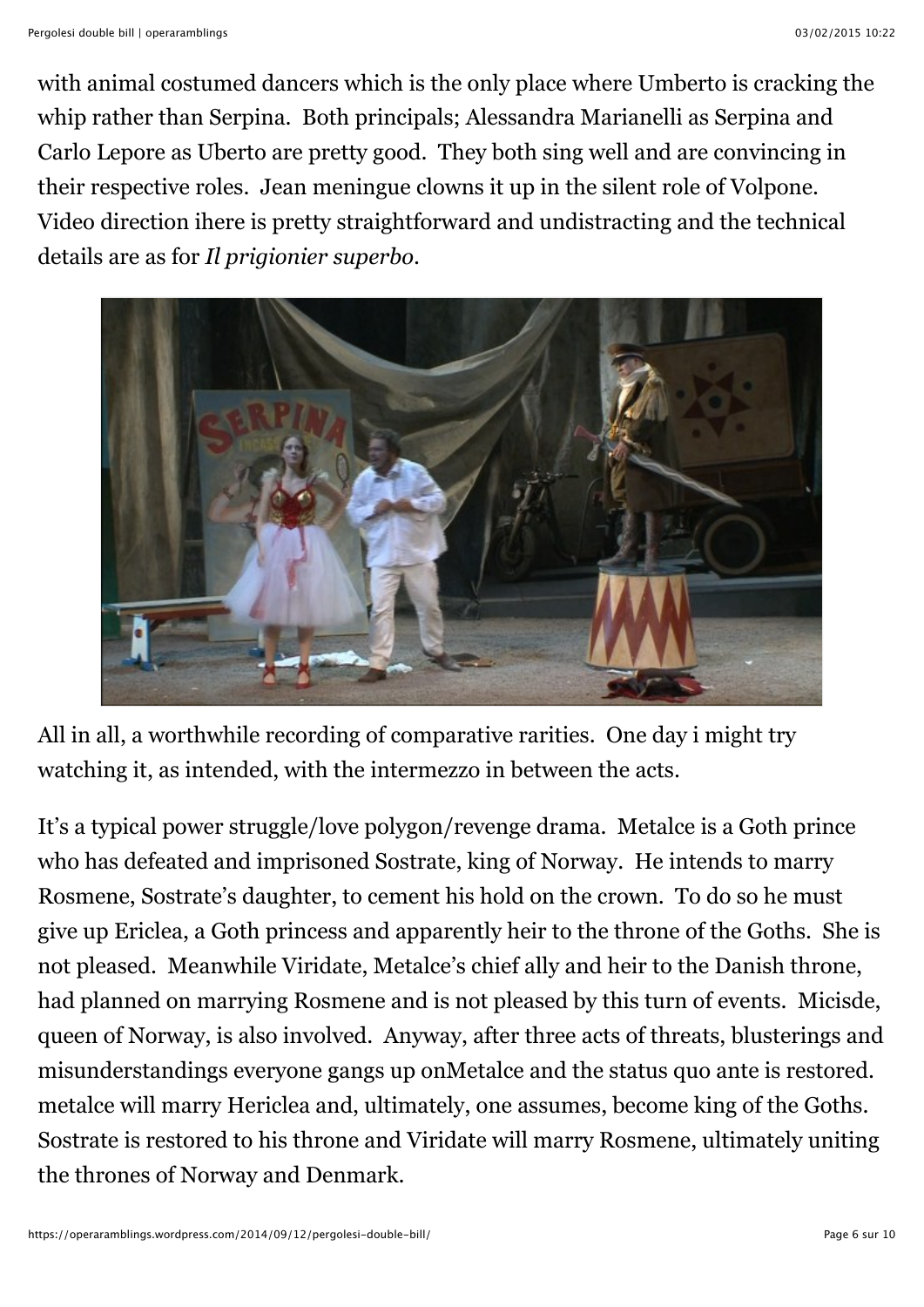

It's quite interesting to look at and very decent musically. To my ear it compares favourably with Handel. Some of the big numbers are rather beautiful; *Del mio valore al tempo*, sung by Viridate in the second act is a good example. The singing of all of the women is very good; stylish and easy on the ear. The tenor, Antonio Lozano, playing Sostrate, is a bit rough though. The standouts among the women are probably the two trouser roles. Marina Comparato, playing the higher role of Viridate, is superb throughout. A real pleasure to listen to. Mezzo Marina de Liso, tricked out as a goth (in the modern sense, geddit?) is also very good in the demanding lower role of Metalce. The ladies qua ladies are also good. Marina Rodriguez Cusi sings the contralto role of Rosmene with pathos and dramatic intensity. Her role has to carry all the "weakness of women" elements in the plot even though she might be the most honest and steadfast of any of the characters. Decent work too from Ruth Rosique as Ericlea and Giancita Nicotra in the comparatively small role of Micisda. The band, on period instruments, is very good and Rovaris never lets things drag.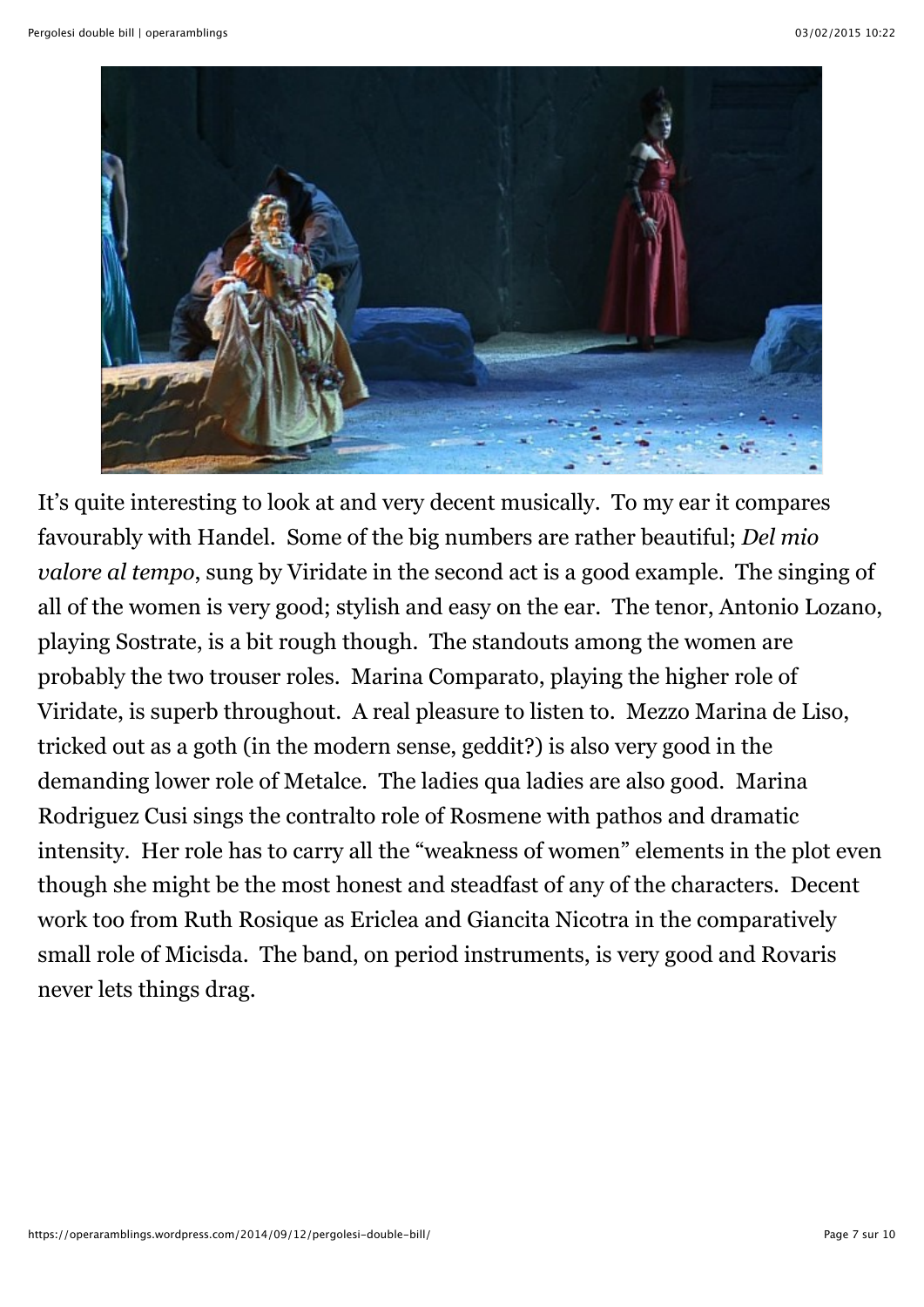

Tiziano Mancini is the video director and does a reasonable job of the rather difficult task of small scale action happening simultaneously on different parts of the stage. He does get a bit cute towards the end though with rather an excess of superpositions and dissolves in the final scene. The video and Dolby surround sound quality are good modern DVD standard (there's also a Blu-ray version with HD audio available). The booklet has a track listing and an essay but no synopsis, which would have been helpful. Subtitle options are Italian, English, German, French, Spanish and Korean.

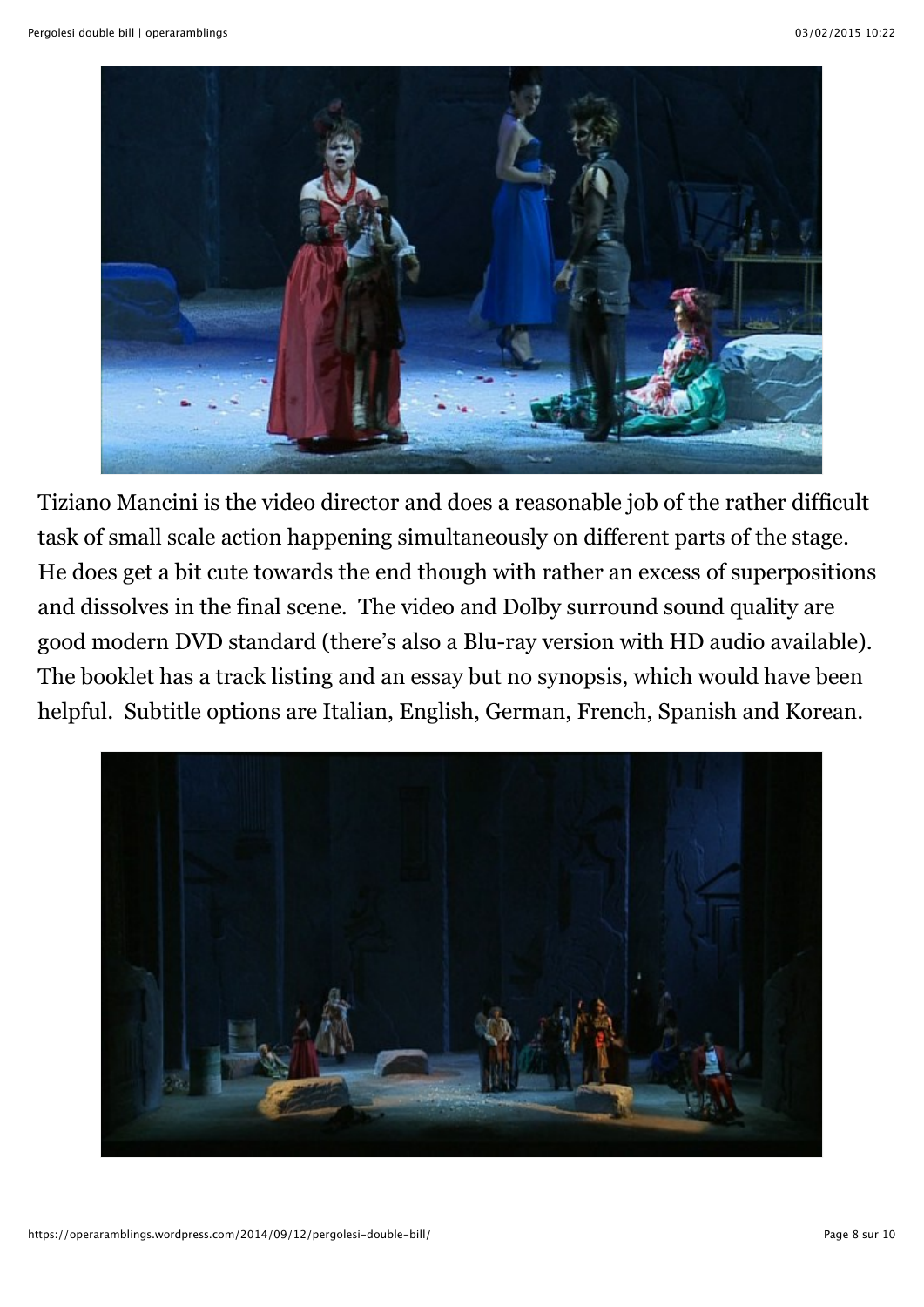

*La serva padrona* is a much slighter work in every way, as one might expect. It's the story of a servant girl, Serpina, who conspires with her fellow servant, Volpone, to trick her master, Umberto, into marrying her by pretending to be engaged to a choleric officer. Since Umberto is clearly (a)in love with her and (b)completely under her thumb, this doesn't prove too hard. The music is light and tuneful but not terribly interesting.



Brockhaus sets the piece in a circus. Umberto turns out to be a lion tamer and Serpina, we suppose, some sort of acrobat. Volpone is a clown and there's a brief bit